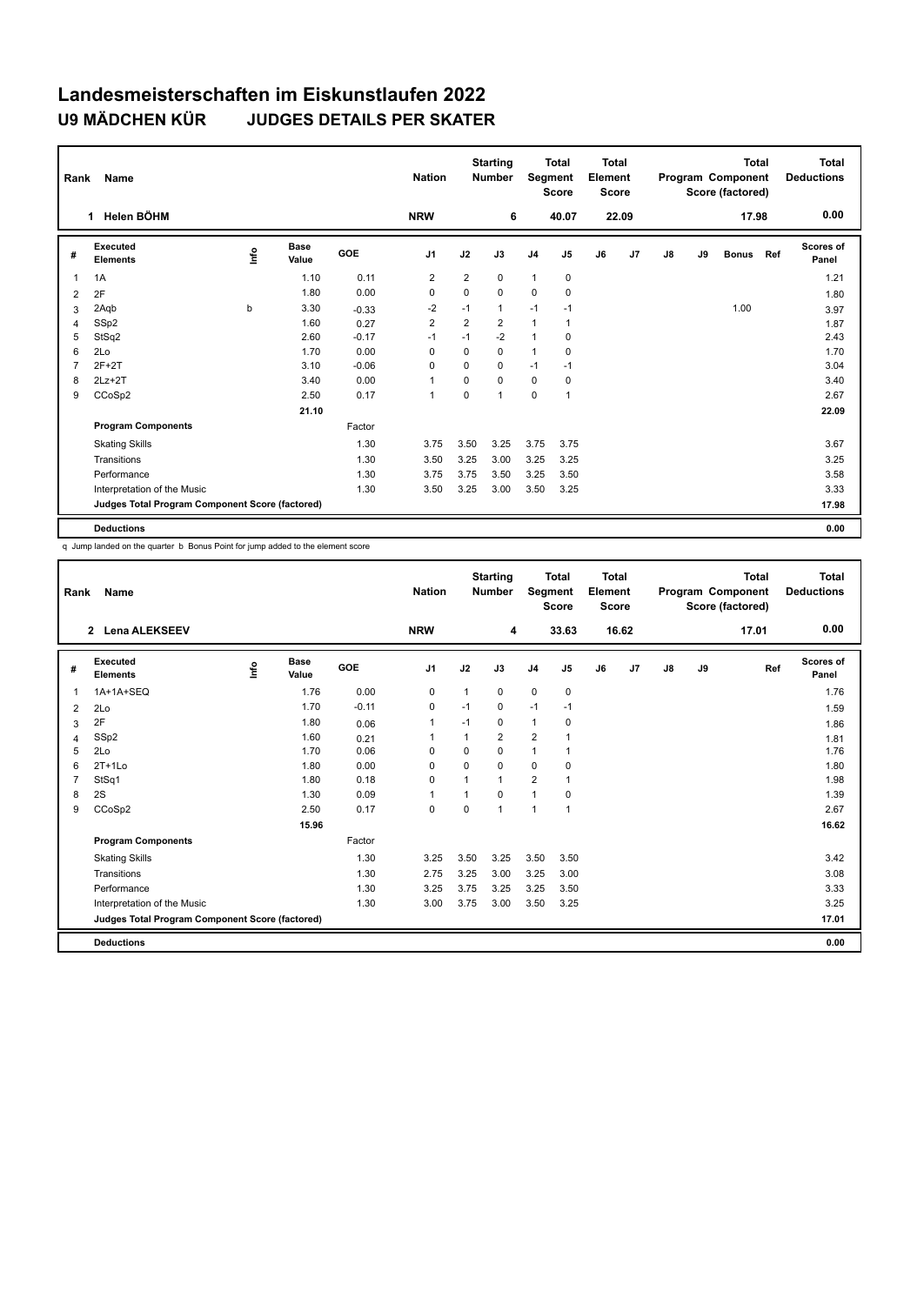## **Landesmeisterschaften im Eiskunstlaufen 2022 U9 MÄDCHEN KÜR JUDGES DETAILS PER SKATER**

| Rank           | Name                                            |                                  |                      |         | <b>Nation</b>  |                | <b>Starting</b><br>Number        | Segment                 | <b>Total</b><br><b>Score</b> | Total<br>Element<br><b>Score</b>        |       |    |    | <b>Total</b><br>Program Component<br>Score (factored) |     | <b>Total</b><br><b>Deductions</b> |
|----------------|-------------------------------------------------|----------------------------------|----------------------|---------|----------------|----------------|----------------------------------|-------------------------|------------------------------|-----------------------------------------|-------|----|----|-------------------------------------------------------|-----|-----------------------------------|
|                | 3 Alva-Mathilda UFLACKER                        |                                  |                      |         | <b>NRW</b>     |                | 5                                |                         | 33.36                        |                                         | 16.25 |    |    | 18.11                                                 |     | $-1.00$                           |
| #              | <b>Executed</b><br><b>Elements</b>              | $\mathop{\mathsf{Irr}}\nolimits$ | <b>Base</b><br>Value | GOE     | J1             | J2             | J3                               | J4                      | J5                           | J6                                      | J7    | J8 | J9 |                                                       | Ref | Scores of<br>Panel                |
| 1              | 1A+1A+SEQ                                       |                                  | 1.76                 | 0.04    | $\pmb{0}$      | $\mathbf{1}$   | $\mathbf{1}$                     | 0                       | $\pmb{0}$                    |                                         |       |    |    |                                                       |     | 1.80                              |
| $\overline{2}$ | 2F                                              |                                  | 1.80                 | $-0.90$ | $-5$           | $-5$           | -5                               | $-5$                    | $-5$                         |                                         |       |    |    |                                                       |     | 0.90                              |
| 3              | CCoSp2                                          |                                  | 2.50                 | 0.42    | $\mathbf{1}$   | $\overline{2}$ | $\overline{2}$                   | $\mathbf{1}$            | $\overline{2}$               |                                         |       |    |    |                                                       |     | 2.92                              |
| 4              | StSq1                                           |                                  | 1.80                 | 0.18    | 1              | $\mathbf{1}$   | $\mathbf{1}$                     | $\boldsymbol{2}$        | $\mathbf{1}$                 |                                         |       |    |    |                                                       |     | 1.98                              |
| 5              | 2S                                              |                                  | 1.30                 | $-0.26$ | $-2$           | $-2$           | $-2$                             | $-2$                    | $-2$                         |                                         |       |    |    |                                                       |     | 1.04                              |
| 6              | 2Lo                                             |                                  | 1.70                 | 0.17    | $\mathbf{1}$   | $\mathbf{1}$   | $\mathbf{1}$                     | 1                       | $\pmb{0}$                    |                                         |       |    |    |                                                       |     | 1.87                              |
| $\overline{7}$ | $2S+2T$                                         |                                  | 2.60                 | $-0.65$ | $-5$           | $-5$           | -5                               | $-5$                    | $-5$                         |                                         |       |    |    |                                                       |     | 1.95                              |
| 8              | 2Lo                                             |                                  | 1.70                 | 0.17    | $\mathbf{1}$   | $\mathbf{1}$   | $\mathbf{1}$                     | 1                       | $\pmb{0}$                    |                                         |       |    |    |                                                       |     | 1.87                              |
| 9              | SSp2                                            |                                  | 1.60                 | 0.32    | $\overline{2}$ | $\overline{2}$ | $\mathbf{1}$                     | $\overline{2}$          | $\overline{2}$               |                                         |       |    |    |                                                       |     | 1.92                              |
|                |                                                 |                                  | 16.76                |         |                |                |                                  |                         |                              |                                         |       |    |    |                                                       |     | 16.25                             |
|                | <b>Program Components</b>                       |                                  |                      | Factor  |                |                |                                  |                         |                              |                                         |       |    |    |                                                       |     |                                   |
|                | <b>Skating Skills</b>                           |                                  |                      | 1.30    | 3.50           | 4.00           | 4.00                             | 3.75                    | 3.50                         |                                         |       |    |    |                                                       |     | 3.75                              |
|                | Transitions                                     |                                  |                      | 1.30    | 3.25           | 3.50           | 3.25                             | 3.25                    | 3.25                         |                                         |       |    |    |                                                       |     | 3.25                              |
|                | Performance                                     |                                  |                      | 1.30    | 3.50           | 3.75           | 3.50                             | 3.50                    | 3.50                         |                                         |       |    |    |                                                       |     | 3.50                              |
|                | Interpretation of the Music                     |                                  |                      | 1.30    | 3.25           | 3.50           | 3.50                             | 3.25                    | 3.50                         |                                         |       |    |    |                                                       |     | 3.42                              |
|                | Judges Total Program Component Score (factored) |                                  |                      |         |                |                |                                  |                         |                              |                                         |       |    |    |                                                       |     | 18.11                             |
|                | <b>Deductions</b>                               |                                  | Falls:               | $-1.00$ |                |                |                                  |                         |                              |                                         |       |    |    |                                                       |     | $-1.00$                           |
| Rank<br>Name   |                                                 |                                  |                      |         |                |                |                                  |                         |                              |                                         |       |    |    |                                                       |     |                                   |
|                |                                                 |                                  |                      |         | <b>Nation</b>  |                | <b>Starting</b><br><b>Number</b> | Segment                 | <b>Total</b><br><b>Score</b> | <b>Total</b><br>Element<br><b>Score</b> |       |    |    | <b>Total</b><br>Program Component<br>Score (factored) |     | <b>Total</b><br><b>Deductions</b> |
|                | 4 Marie KILJAN                                  |                                  |                      |         | <b>NRW</b>     |                | 3                                |                         | 31.49                        |                                         | 15.69 |    |    | 16.80                                                 |     | $-1.00$                           |
| #              | <b>Executed</b><br><b>Elements</b>              | lnfo                             | <b>Base</b><br>Value | GOE     | J1             | J2             | J3                               | J4                      | J5                           | J6                                      | J7    | J8 | J9 |                                                       | Ref | Scores of<br>Panel                |
| 1              | 1A+1T+1Lo                                       |                                  | 2.00                 | 0.04    | 0              | 1              | 0                                | 1                       | $\pmb{0}$                    |                                         |       |    |    |                                                       |     | 2.04                              |
| $\overline{2}$ | $2S+1T$                                         |                                  | 1.70                 | 0.04    | $\mathbf{1}$   | $\mathbf 0$    | $\mathbf 0$                      | $\mathbf{1}$            | $\mathbf 0$                  |                                         |       |    |    |                                                       |     | 1.74                              |
| 3              | 2Log                                            | q                                | 1.70                 | $-0.85$ | $-5$           | $-5$           | $-5$                             | $-5$                    | $-5$                         |                                         |       |    |    |                                                       |     |                                   |
| 4              | SSp2                                            |                                  | 1.60                 | 0.27    | $\mathbf{1}$   | $\overline{2}$ | $\mathbf{1}$                     | $\overline{\mathbf{c}}$ | $\overline{2}$               |                                         |       |    |    |                                                       |     | 0.85<br>1.87                      |
| 5              | 2Lo                                             |                                  | 1.70                 | 0.06    | 0              | $\pmb{0}$      | $\mathbf{1}$                     | 1                       | $\pmb{0}$                    |                                         |       |    |    |                                                       |     | 1.76                              |
| 6              | StSq2                                           |                                  | 2.60                 | 0.35    | 0              | $\mathbf{1}$   | $\overline{2}$                   | $\mathbf{1}$            | $\overline{2}$               |                                         |       |    |    |                                                       |     | 2.95                              |
| $\overline{7}$ | 2T                                              |                                  | 1.30                 | $-0.65$ | -5             | $-5$           | $-4$                             | $-5$                    | $-5$                         |                                         |       |    |    |                                                       |     | 0.65                              |
| 8              | 2S                                              |                                  | 1.30                 | $-0.22$ | $-2$           | $-1$           | $-2$                             | $-2$                    | $-1$                         |                                         |       |    |    |                                                       |     | 1.08                              |
| 9              | CCoSp2                                          |                                  | 2.50                 | 0.25    | $\mathbf{1}$   | $\mathbf{1}$   | $\mathbf{1}$                     | $\mathbf{1}$            | $\mathbf{1}$                 |                                         |       |    |    |                                                       |     | 2.75                              |
|                |                                                 |                                  | 16.40                |         |                |                |                                  |                         |                              |                                         |       |    |    |                                                       |     | 15.69                             |
|                | <b>Program Components</b>                       |                                  |                      | Factor  |                |                |                                  |                         |                              |                                         |       |    |    |                                                       |     |                                   |
|                | <b>Skating Skills</b>                           |                                  |                      | 1.30    | 3.00           | 3.25           | 3.50                             | 3.50                    | 3.25                         |                                         |       |    |    |                                                       |     | 3.33                              |
|                | Transitions                                     |                                  |                      | 1.30    | 2.50           | 3.00           | 3.25                             | 3.25                    | 3.25                         |                                         |       |    |    |                                                       |     | 3.17                              |
|                | Performance                                     |                                  |                      | 1.30    | 2.75           | 3.25           | 3.25                             | 3.25                    | 3.50                         |                                         |       |    |    |                                                       |     | 3.25                              |
|                | Interpretation of the Music                     |                                  |                      | 1.30    | 2.75           | 3.00           | 3.75                             | 3.25                    | 3.25                         |                                         |       |    |    |                                                       |     | 3.17                              |
|                | Judges Total Program Component Score (factored) |                                  |                      |         |                |                |                                  |                         |                              |                                         |       |    |    |                                                       |     | 16.80                             |

q Jump landed on the quarter